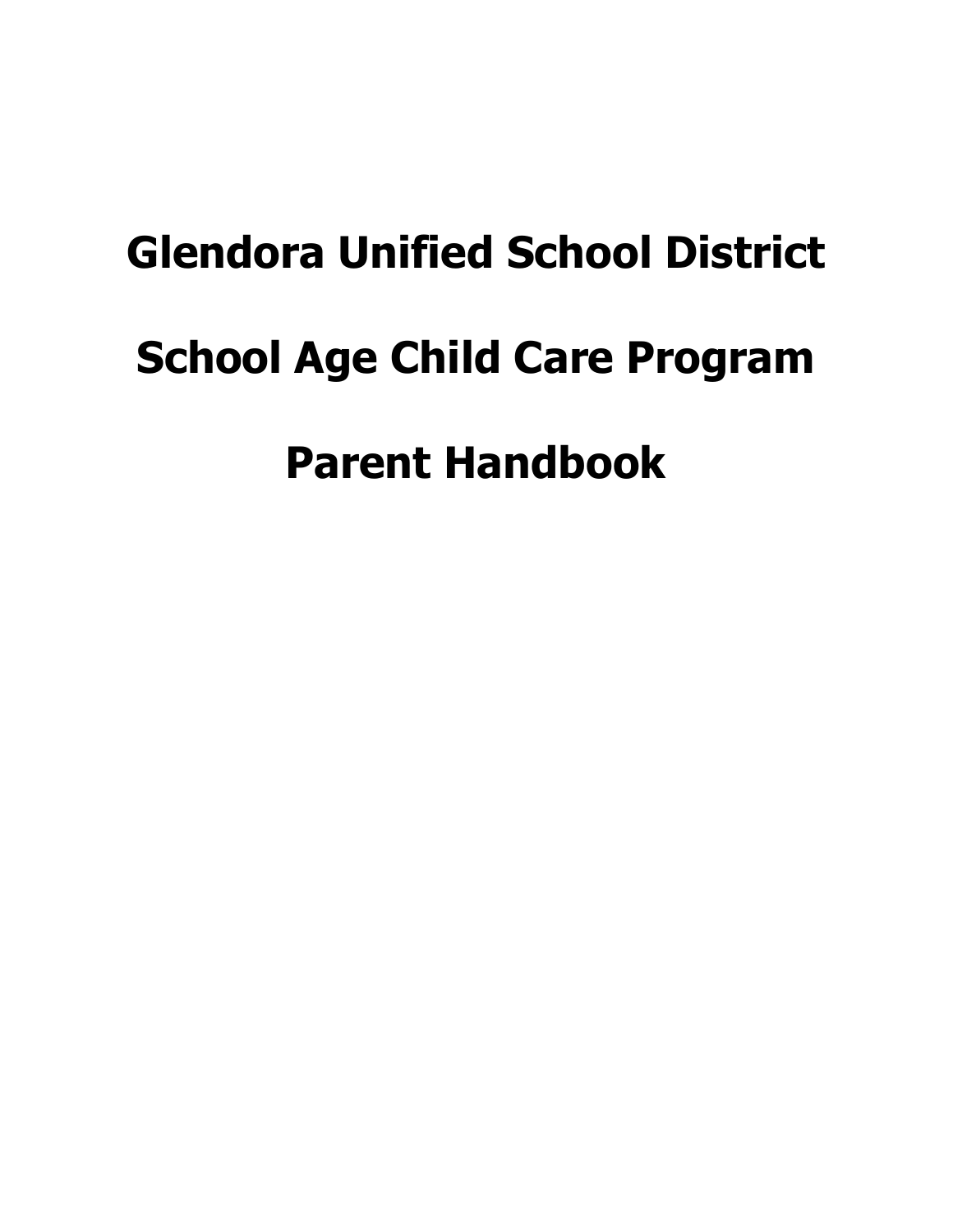|  | <b>TABLE OF CONTENTS</b> |
|--|--------------------------|
|  |                          |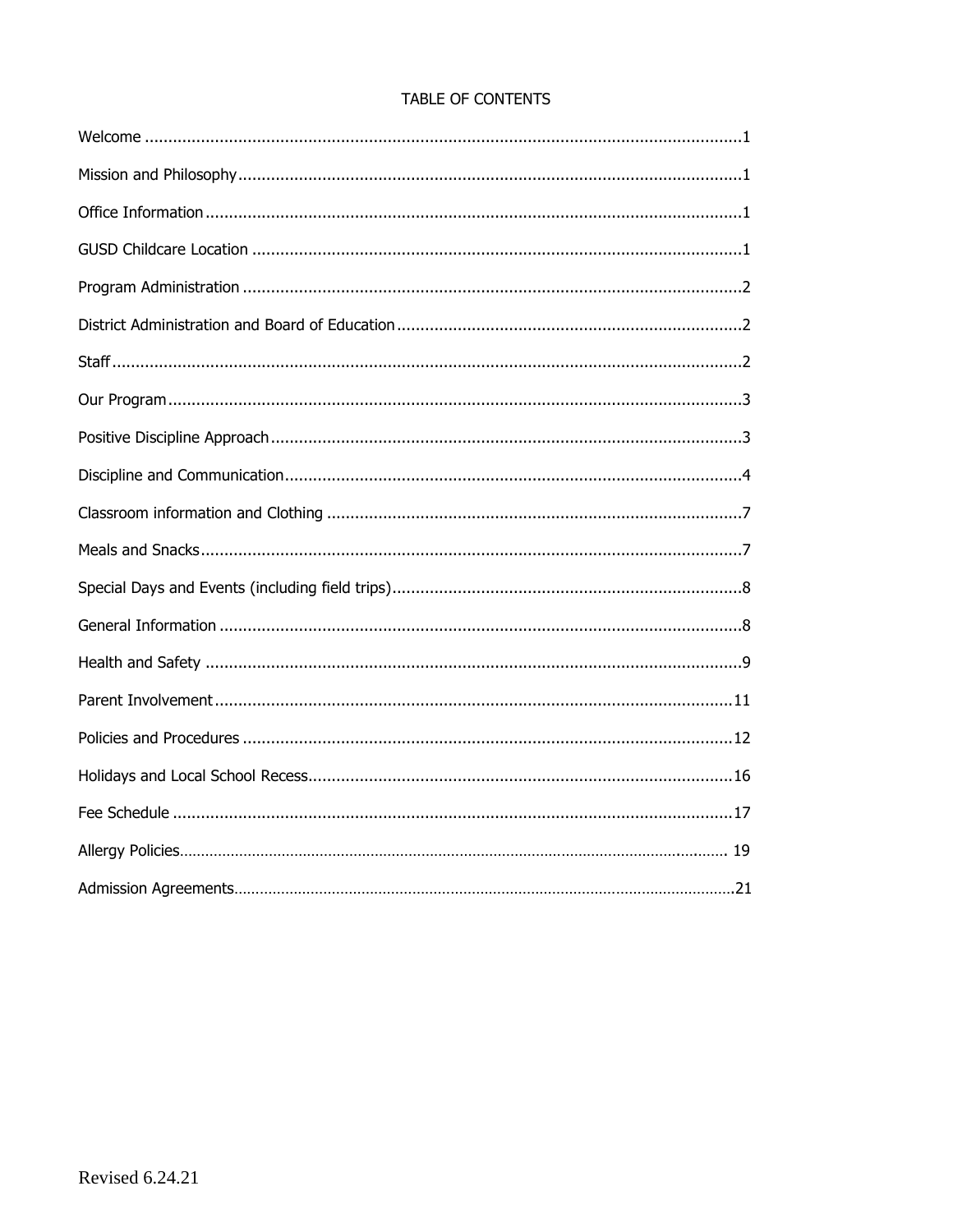#### **GLENDORA UNIFIED SCHOOL DISTRICT SCHOOLAGE CHILDCARE PROGRAM PARENT HANDBOOK**

## **Welcome**

Welcome to the Glendora Unified School District Schoolage Childcare Program. We are excited to be able to play an active role in the growth and development of your child's early years. We have planned many enriching experiences to enhance your child's growth in a nurturing and supportive active learning environment. We look forward to working with your child to provide a positive experience.

The purpose of this handbook is to familiarize you with our program and to provide a quick reference for questions that you may have. Please keep it accessible, where you can refer to it throughout the year. The safety and welfare of each child is our highest priority. If you have any questions or concerns about your child or the program, please call the Child Development Office.

## **Mission and Philosophy**

The mission of the Glendora Unified School District Child Care Program is to provide each child with high quality, developmentally appropriate and meaningful learning experiences in a safe and supportive active learning environment.

We believe that the education of young children is based upon the child's individual growth and development. Each child is unique and develops at his/her own pace. The staff at Glendora Unified School District is dedicated to providing an enriching environment that is developmentally appropriate and prepares children for academic success. Children will have the opportunity to develop a positive attitude towards oneself and others in their community.

# **Office Information/GUSD School-age childcare Location**

Hours are from 7:00 a.m. to 4:00 p.m. The Glendora Unified School District Child Development Office is located at:

Williams Educational Center 301 S. Loraine Avenue Glendora, CA 91741 626-852-4586

## **School Age Childcare Staff Program Administration**

- Michelle Gallo, Director of Child Development Programs
- Karen Perez, Office Technician
- Marlene Gomez, Early Childhood Education Site Supervisor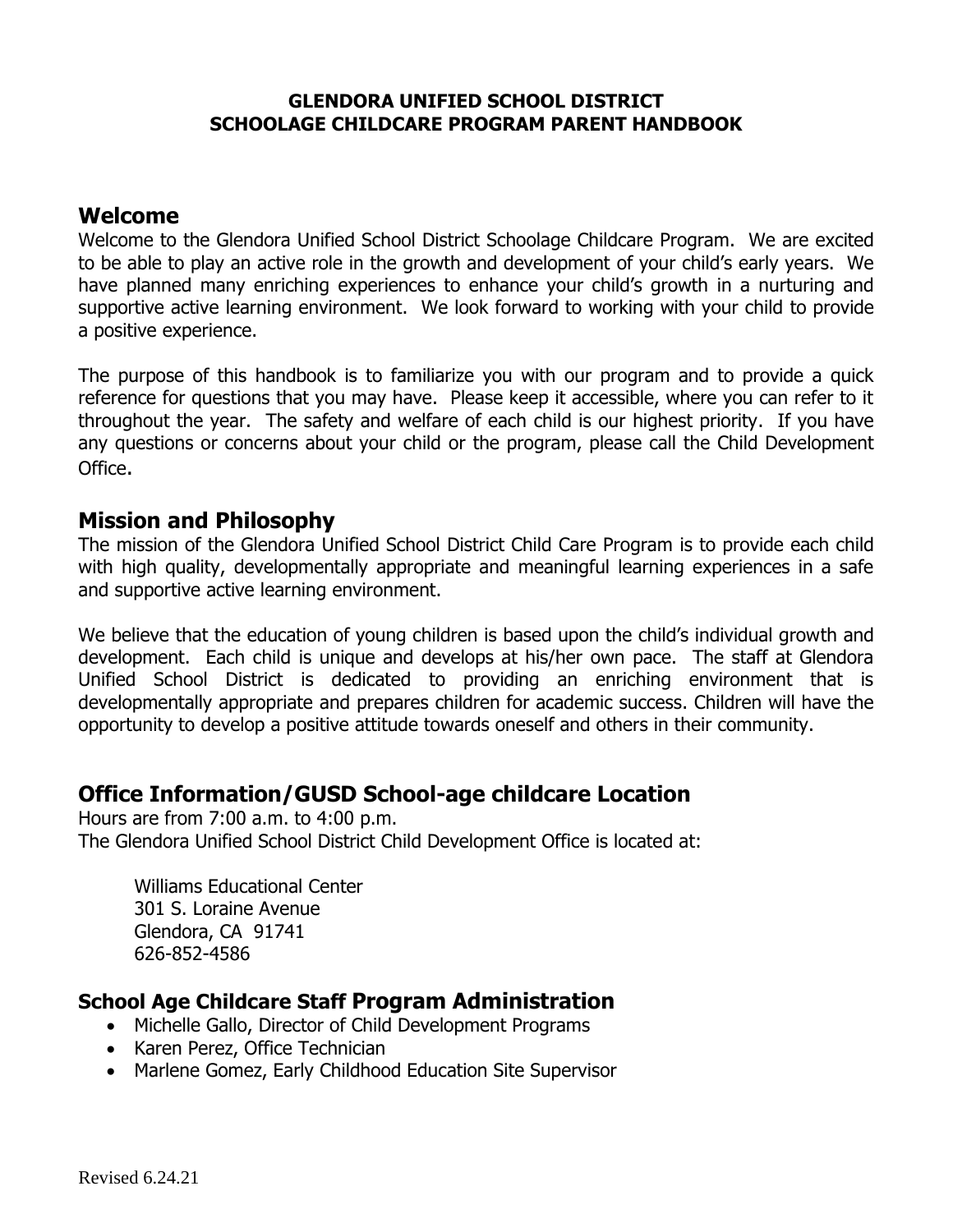# **School-age childcare rooms: 2, 4, 5, 6, 9, 18, 20, and 26**

Room 2: 626-852-4586 Ext. 1502 Room 4: 626-852-4586 Ext. 1504 Room 5: 626-852-4586 Ext. 1505 Room 6: 626-852-4586 Ext. 1506 Room 9: 626-852-4586 Ext. 1509 Room 18: 626-852-4586 Ext. 1518 Room 20: 626-852-4586 Ext. 1520 Room 26: 626-852-4586 Ext. 1526

# **Teaching Staff**

| <b>Alexis Reyes</b>       | Julie Gonzalez                   |
|---------------------------|----------------------------------|
| Alicia Meyers             | Karen Benson                     |
| <b>April Perry</b>        | Laura Steimle                    |
| Anissa Najera             | Margaret Verstynen Shannon Greer |
| Carol Heisel              | Marissa Moreno                   |
| <b>Charlee Riley</b>      | Michelle Vasquez                 |
| <b>Cindy Ramos Martin</b> | <b>Sharon Smith</b>              |
| Christina Paredez         | Susana Largaespada               |
| Dawn Armenta              | <b>Vivian Zistecatl</b>          |
| Dina Willert              |                                  |
| Elizabeth Atkins          |                                  |
| Francesca Thompson        |                                  |
| Gabriela Miranda          |                                  |
| Jennifer Langoria         |                                  |
|                           |                                  |

## **District Administration**

- Penelope DeLeon, Ed. D., Superintendent
- Virginia Kelsen, Ed. D., Assistant Superintendent, Educational Services

## **Board of Education**

- Elizabeth Reuter**,** President
- Zondra Borg, Vice-President
- Robin Merkley, Clerk
- Rukshan Fernando, Ph.D., Member
- Cory Ellenson, Member

**Staff** The staff at GUSD schoolage childcare is hired for their dedication to the welfare of young children. Prior to employment, applicants are screened by our district and must meet the educational requirements set forth by State Licensing. In addition, they are fingerprinted, trained in abuse reporting procedures (Mandated Reporter), and trained in First Aid and CPR. School-Age Specialists and assistants are encouraged to continue their education by taking additional courses or attending conferences throughout the year.

As required by Penal Code section 11166 teachers, administrators, instructional aides, and health practitioners must report child abuse or suspected child abuse. Failure to report within 36 hours is a misdemeanor. This penalty ensures that those required to do so will report all suspected incidents of a child abuse immediately to a child protective agency. Reports are investigated by that agency. This is for the safety of your child as well as for all of the children in our care.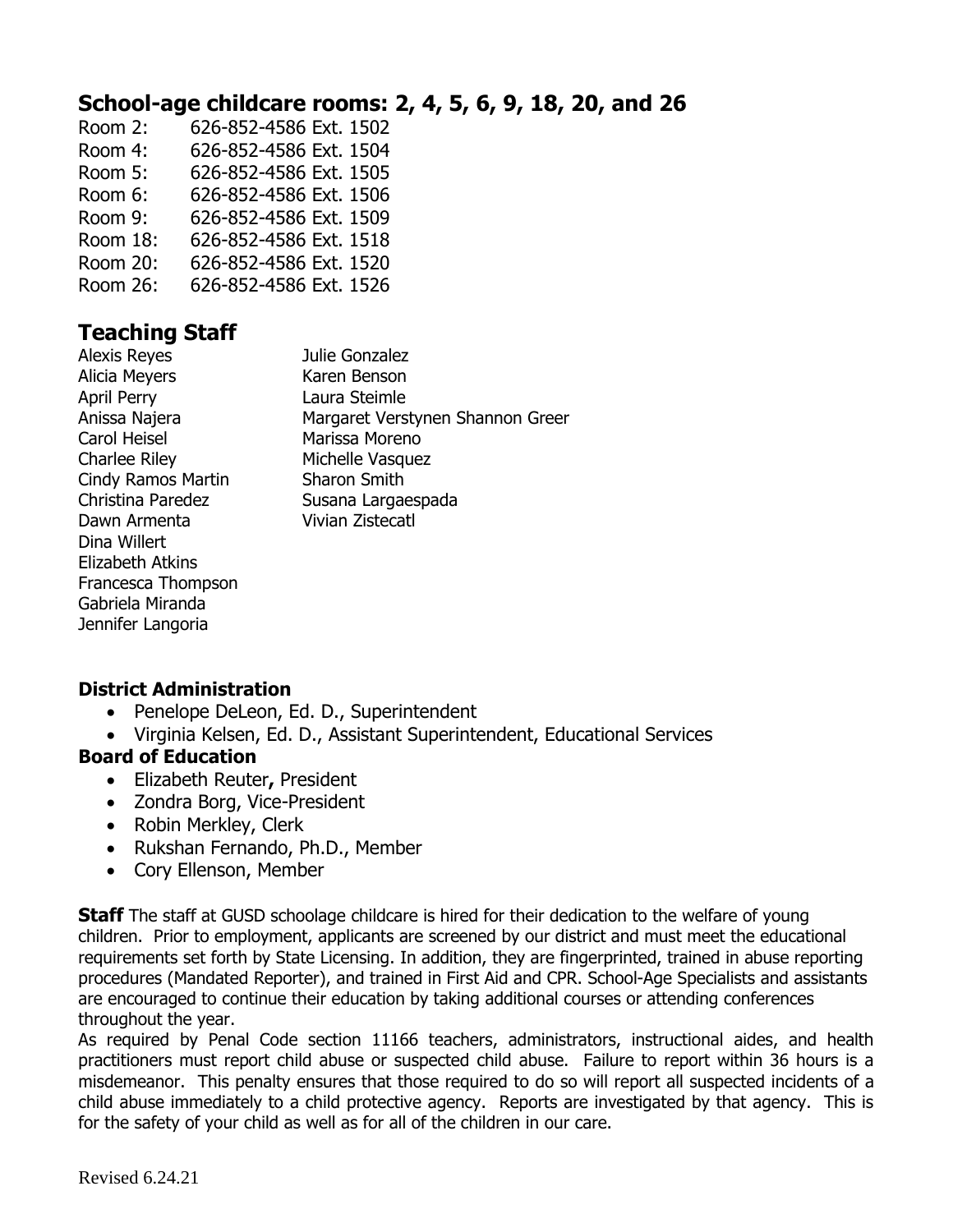## **Our Program**

GUSD Schoolage childcare is a licensed (license #198020687), non-profit program operated by the Glendora Unified School District. It is a tuition-based, self-supporting program, not funded by the school district or the state.

We offer a School-age childcare before and after school and on school breaks. We provide care from 7:00 a.m. to 6:00 p.m. Monday through Friday.

Our program is designed to enhance the development of the "Whole Child". The four main areas of growth are social/emotional, cognitive, language, and physical. Our lesson plans are based on key experiences and include weekly goals and activities to develop language, music and movement, math and science concepts, reading readiness skills and creative art.

### **Positive Discipline Approach**

Discipline procedures used by the staff are designed to be fair, consistent and effective. Our goal is to assist children in the development of self-discipline and understanding of appropriate behavior. By setting clear and consistent guidelines in the classroom and playground, children have the opportunity to make more appropriate choices, and are encouraged to assist in the solution of conflicts. Those boundaries are:

- $\triangleright$  Children and adults need to respect one another.
- $\triangleright$  Children and adults need to respect our environment.

We believe that logical consequences should take place when we venture from the above guidelines. For example, if a preschool child throws food or a toy (not intended for throwing); the child will be encouraged and assisted in picking up the item. If a child hurts another child, the child will be involved in the assistance of the injured child. We will also encourage the positive resolution of conflicts. We utilize a number of strategies to assist children in becoming self-regulating and respectful of each other.

## **Use of Positive Language**

Children are often confused by the adult habit of speaking in negative language. We need to tell children what we want them to do versus what to stop doing. An example is when children are getting rough with each other; a staff member will move in close and remind the children to "be gentle with our friends." If the behavior continues, then we will assist the children. Another example, "Walk in the hallway" versus "Don't run" (generally young children will only hear the "run".)

#### **Expectations/Rules**

Please review the following rules, expectations, and consequences that will guide the day care program. Children are expected to:

- Respect one another.
- Respect our environment.

We believe that logical consequences should take place when we venture from the above expectations. For example, if a child throws food or a toy (not intended for throwing); the child will be encouraged and assisted in picking up the item. If a child hurts another child, the child will be involved in the assistance of the injured child. We will also encourage positive resolution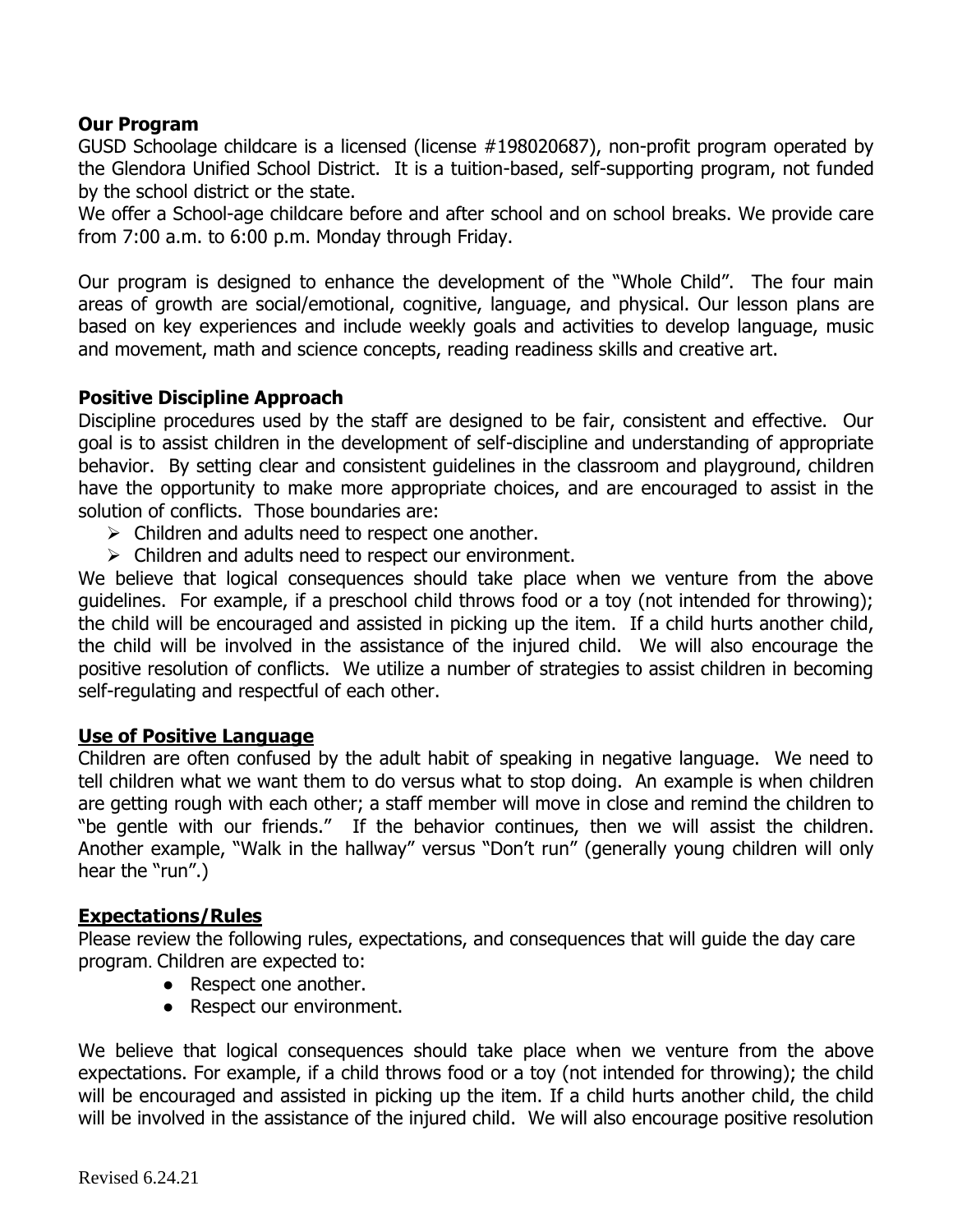of conflicts. We utilize a number of strategies to assist children in becoming self-regulating and respectful of each other.

## **Positive Reinforcement**

Our staff acknowledges-children's efforts and accomplishments, reinforcing children's positive behaviors. Positive behaviors are modeled and supported among children of all ages.

### **Discipline and Communication**

Discipline procedures may include the following:

- Encouraging problem solving
- Use of logical consequences as an opportunity to guide the child
- Talking with the teacher or parent, parent conferencing, suspension or dismissal.

Children at our center will not receive physical punishment, verbal abuse, withholding of food or humiliation. The Child Development Program strives to build a positive environment for children where they can feel safe and nurtured. In our discipline plan, we emphasize fairness, consistency, and responsibility. We use positive reinforcement techniques continuously and conflict mediation when necessary. Participation in the Child Development Program and/or specific activities may be denied to a child if there is a reasonable cause. Credits will be approved or processed at the discretion of the Child Development Program. There are no refunds or credits for days missed because of suspension from Child Development Program.

#### **Consequences**

The Schoolage Childcare Program will make every effort to communicate with parents when a disciplinary action needs to be taken. Please know that all expectations/rules will be reviewed with children throughout the school year. It is imperative that both children and parents understand the expectations of the Program as well as the potential consequences. When positive attempts have been made by staff to correct inappropriate behavior, the following steps will be followed:

- Staff will listen to the children involved to clarify the problem and quide the children to make appropriate choices and solutions.
- A warning will be given to the child telling him/her specifically what he/she is doing that needs to stop and the consequences if he/she chooses to continue.
- Parent may be asked to attend program with child for a period of time.
- The Parent/guardian may be called to immediately pick up their child due to the child's inappropriate behavior.
- If inappropriate behavior continues, Parent/guardian will be asked to pick up their child or make arrangements for their child to be picked up as soon as possible. As a result, the child will be **suspended** from the program for a set number of days.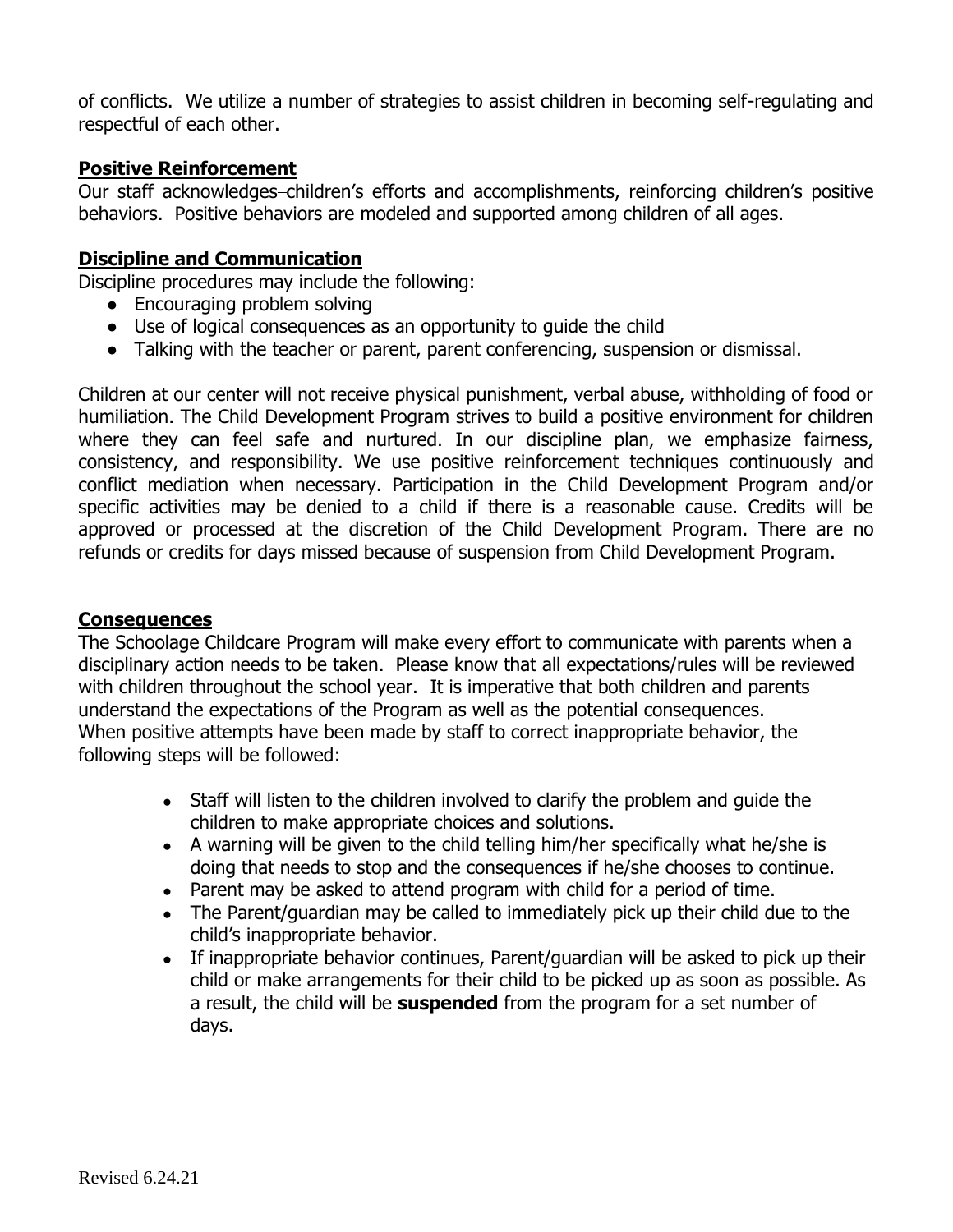## **Suspension and/or Termination from Program and Activities**

The Child Development Program strives to build a positive environment for children where they can feel safe and nurtured. In our discipline plan, we emphasize fairness, consistency, and responsibility. We use positive reinforcement techniques continuously and conflict mediation when necessary. Participation in the Child Development Program and/or specific activities may be denied to a child if there is a reasonable cause. Credits will be approved or processed at the discretion of the Child Development Program. There are no refunds or credits for days missed because of suspension from Child Development Program.

California Education Code (#48910) allows a child to be suspended from the classroom if the child:

- Is harmful to him/herself or others
- Consistently disrupts the operation of the program; or
- Shows an inability to benefit from the planned activities and instruction.

If a child's behavior leads program staff to believe that our program is unable to meet the needs of a particular child, a minimum of two conferences will be scheduled to develop a plan of action to find a way to meet the needs of all. If after two conferences, the Director determines that the program is unable to meet the needs of a particular child, the parent will be given a notice of termination.

**Please become familiar with the following Discipline Letter.**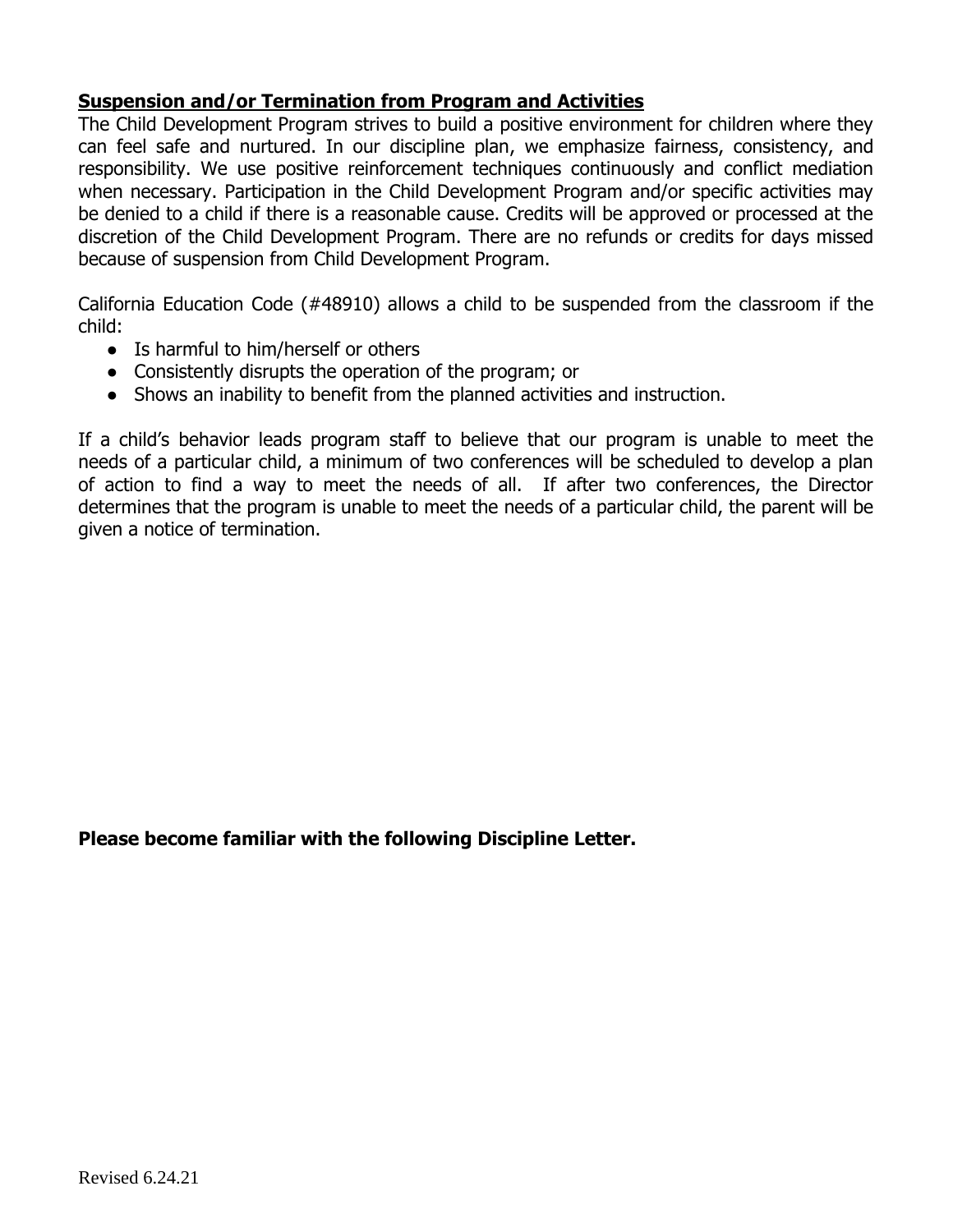Dear Parent:

It is important for the children in our Schoolage Childcare Program to understand the behavioral guidelines during their time spent in the program. The following expectations are essential for all students' safety and success in the program.

Your child, \_\_\_\_\_\_\_\_\_\_\_\_\_\_\_\_\_\_\_\_\_\_\_\_\_\_\_\_\_\_\_\_\_\_, has been spoken to for engaging in an inappropriate behavior. This letter is to inform you of the behavior and to serve as a notification that the following behavior has occurred:

\_\_ Is harmful to him/herself or others

\_\_ Consistently disrupts the operation of the program; or

\_\_\_\_\_\_\_\_\_\_\_\_\_\_\_\_\_\_\_\_\_\_\_\_\_\_\_\_\_\_\_\_\_\_\_\_\_\_\_\_\_\_\_\_\_\_\_\_\_\_\_\_\_\_\_\_\_\_\_\_\_\_\_\_\_\_\_\_\_\_\_\_\_\_\_\_\_\_ \_\_\_\_\_\_\_\_\_\_\_\_\_\_\_\_\_\_\_\_\_\_\_\_\_\_\_\_\_\_\_\_\_\_\_\_\_\_\_\_\_\_\_\_\_\_\_\_\_\_\_\_\_\_\_\_\_\_\_\_\_\_\_\_\_\_\_\_\_\_\_\_\_\_\_\_\_\_ \_\_\_\_\_\_\_\_\_\_\_\_\_\_\_\_\_\_\_\_\_\_\_\_\_\_\_\_\_\_\_\_\_\_\_\_\_\_\_\_\_\_\_\_\_\_\_\_\_\_\_\_\_\_\_\_\_\_\_\_\_\_\_\_\_\_\_\_\_\_\_\_\_\_\_\_\_\_ \_\_\_\_\_\_\_\_\_\_\_\_\_\_\_\_\_\_\_\_\_\_\_\_\_\_\_\_\_\_\_\_\_\_\_\_\_\_\_\_\_\_\_\_\_\_\_\_\_\_\_\_\_\_\_\_\_\_\_\_\_\_\_\_\_\_\_\_\_\_\_\_\_\_\_\_\_\_ \_\_\_\_\_\_\_\_\_\_\_\_\_\_\_\_\_\_\_\_\_\_\_\_\_\_\_\_\_\_\_\_\_\_\_\_\_\_\_\_\_\_\_\_\_\_\_\_\_\_\_\_\_\_\_\_\_\_\_\_\_\_\_\_\_\_\_\_\_\_\_\_\_\_\_\_\_\_ \_\_\_\_\_\_\_\_\_\_\_\_\_\_\_\_\_\_\_\_\_\_\_\_\_\_\_\_\_\_\_\_\_\_\_\_\_\_\_\_\_\_\_\_\_\_\_\_\_\_\_\_\_\_\_\_\_\_\_\_\_\_\_\_\_\_\_\_\_\_\_\_\_\_\_\_\_\_

\_\_ Shows an inability to benefit from the planned activities and instruction

Description of behavior

As a result, your child has received the following:

- \_\_Step 1 Warning
- \_\_Step 2 Parent Notification
- Step 3 Suspension from the program
- \_\_Step 4 Permanent dismissal from the program

We ask that you discuss the information listed above with your child. We appreciate your efforts and thank you for your continued support in making the Schoolage Childcare Program a safe place for all children.

\_\_\_\_\_\_\_\_\_\_\_\_\_\_\_\_\_\_\_\_\_\_\_\_ \_\_\_\_\_\_\_ \_\_\_\_\_\_\_\_\_\_\_\_\_\_\_\_\_\_\_\_\_\_\_ \_\_\_\_\_\_

Extended Day Care Staff **Date** Date **Parent's Signature** Parent Date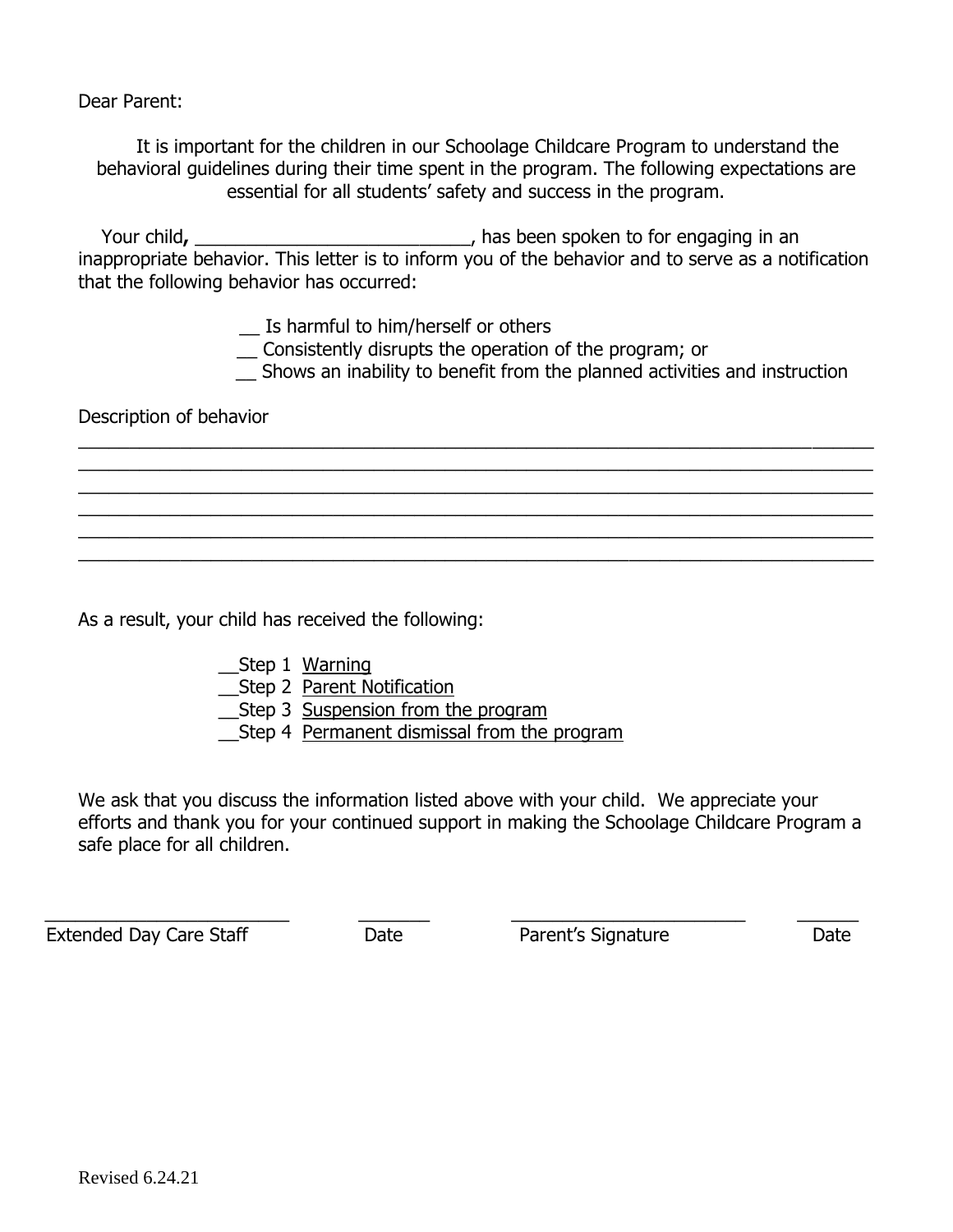**Parent Information Center** – Please check the "Parent Information Board" in the classroom each day for sign-ups, upcoming events, general information, and reminders.

**Newsletter** - Please be sure to take a newsletter each month for current information and upcoming events. Lesson plans for your child are posted weekly.

**Forms** – School lunch menus are located on the sign-in table for your convenience. Please check off on the sign/in sheet by 9:00 a.m. if you wish to purchase lunch.

**Cubbies** – Each child will receive a cubby to keep his/her change of clothes, artwork and notices. Please check your child's cubby on a daily basis.

**Dress Code** – Please be sure that your child is dressed in comfortable clothing that is easy to manipulate for restroom purposes. The children participate in activities that may involve the use of paints, markers and starch. While every effort will be made to avoid stained clothing, please dress children in play clothes that may get dirty.

**Shoes** – Please be sure your child wears closed-toed shoes to school. For your child's safety, open-toed **sandals and thongs are not allowed**.

**Jacket/Sweater** – Please send a jacket or sweater with your child each day, labeled with his/her name. Children are encouraged to wear a jacket or sweater to go outside during cold weather.

# **Meals and Snacks**

Snacks are served twice a day, in the morning and in the afternoon. The children are required to wash their hands before and after all snack and mealtimes.

If your child has any type of a food allergy or cannot eat particular foods for religious reasons, please notify the staff. If your child requires special dietary needs, please send the food or drink alternative labeled with the child's name.

During lunch time, children are encouraged to eat their nutritious foods before they can eat any snack foods. If you choose to send a lunch from home, please be sure it is nutritious. Please limit snacks and junk foods to no more that one or two items. Please avoid sending soda and candy to school.

Due to limited space in the refrigerator, we cannot refrigerate student food or lunches. We are unable to heat lunches for the children. Please send hot food in a thermos. Our school lunch program is prepared and delivered by the Glendora Unified School District Food Services Department. The cost is \$3.25 per lunch and includes milk. To order a school lunch, please call the GUSD Food Service Department at 626-963-1611 ext. 379 for information on obtaining a PIN number to purchase lunch in advance by credit card, check or cash or order on a daily basis. Checks should be made payable to GUSD Food Services. Please do not include school lunch payments with tuition payments.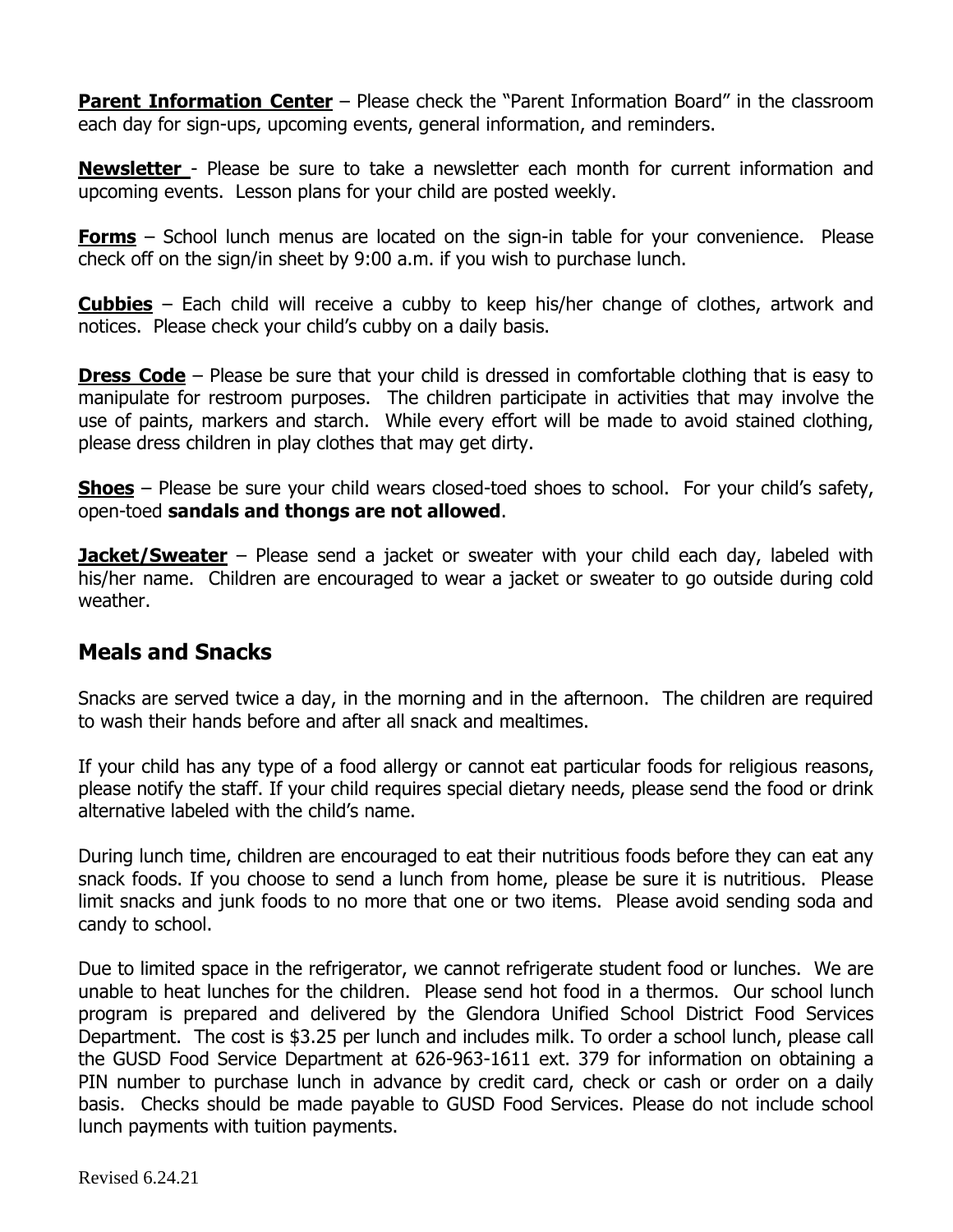## **Special Days and Events**

## **Field Trips**

Field trips, either walking or by bus, may be part of the day-care program. No child-care provisions or refunds will be made for children who, for whatever reason, do not plan to go on a trip. Please know that we will exercise every possible precaution to assure the safety and welfare of your children on these excursions.

The district requires parents to sign and return a general consent form that allows children to participate in these field trips. This form is good for the entire school year. Parents will be notified well in advance of the dates, locations and times of all field trips.

**Birthday and Holiday Celebrations** – On special occasions, parents may provide snacks for children to celebrate birthdays or holidays. Please discuss your plans with staff prior to the celebration. Examples of healthy snack items include fresh fruits and vegetables, bagels, cheese and crackers, mini muffins. (For further ideas consult teachers.) We value healthy nutrition and therefore avoid highly processed food with high fat, salt and sugar content.

**Share Day** – Throughout the school year your child may bring one small item from home that will fit in his/her cubby to share with his/her friends. The teacher will post which days will be Share Days as it relates to our curriculum. Please label all of your child's belongings. Destructive toys, weapon-like, or expensive toys will not be allowed at school. GUSD is not responsible for any lost or broken toys. The schoolage staff reserves the right to determine the admittance of all toys.

# **General Information**

**Tuition** – All tuition and additional fees must be paid at the Child Development Office. Tuition for the school year program is due on or before the first of each month and is considered late on the 10th of the month. After the  $10<sup>th</sup>$ , a \$20 late fee will be assessed.

**Non-enrolled Children** – For safety reasons, when dropping off or picking up your child, please be sure to keep siblings and other children with you at all times. Children that are not enrolled in the program will not be permitted to use the school's equipment.

**Label** – Please label all belongings, such as blankets, extra clothes, jackets, toys, etc. with a permanent marker in a visible area. This will help us in locating any lost items.

**Lost and Found** – There is a Lost and Found box located in the classroom. If your child has lost something at school, please notify a teacher immediately. We will do our best to help you locate the missing item. GUSD is not responsible for lost or stolen items.

**Release of Children** – Children will only be released to persons listed on the emergency form or to persons indicated by a parent and/or legal guardian in writing. Anyone picking up a child from school must be prepared to provide photo identification to a staff member before a child will be released.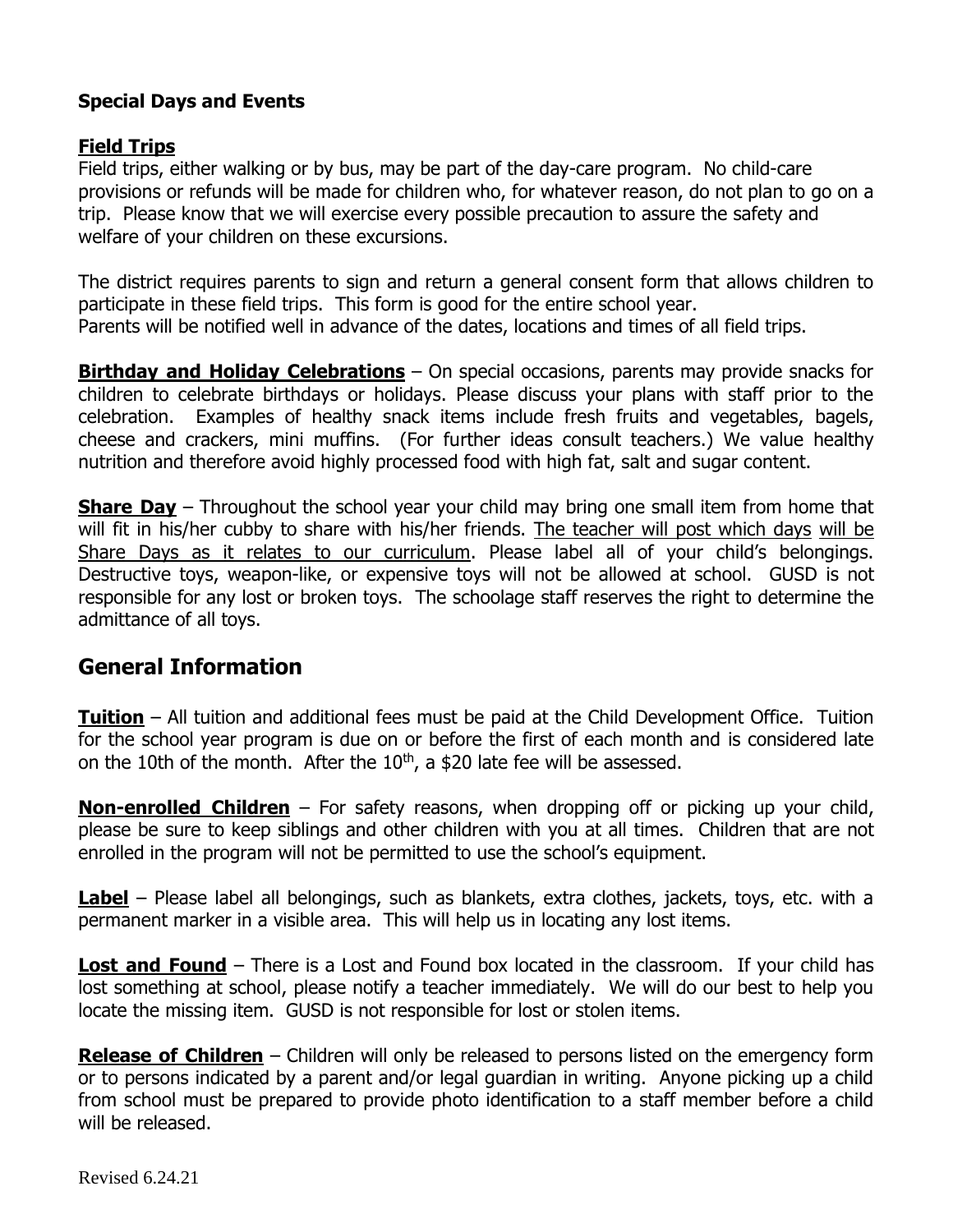**Video-Taping/Photographs -** Throughout the school year some student events and classes may be videotaped and/or photographed for later broadcast on the local cable channel or to be published in District publications and/or local newspapers. If you choose not to have your child videotaped and/or photographed for this purpose, please notify the school office in writing as soon as possible.

## **Health and Safety**

### **Absences**

Please contact the Child Development office at 626-852-4586 if your child is sick or will not be attending school.

## **Health Inspection**

Teachers will check each child as they enter each day to be sure they are well. Children will be sent home if they have any of the following signs of illness:

- Fever (100 degrees or above)
- Vomiting
- Inability to eat
- Inability to participate in the regular routine
- Diarrhea
- Excessive wheezing
- Head lice or nits
- Undiagnosed rash
- Ongoing cough
- Red or draining eyes
- Mouth sores

## **Sick Child**

Please do not send your child to school if he/she is sick, has contagious illness, or has had a fever in the last 24 hours.

Children will need to be picked up from school if the following conditions are present:

- Fever of 100 degrees or above Unexplainable rash
	-
- 
- Vomiting Vomiting Pain or discomfort-unable to participate
- 
- Diarrhea Excessive runny nose or cough

If your child becomes sick at school or does not feel well, you may be called at work and asked to pick him/her up from school. Please have alternative arrangements available in case you are unable to leave work or cannot arrive within an hour.

If your child has had a contagious illness, you may be asked to provide a doctor's release stating when the child is able to return to school.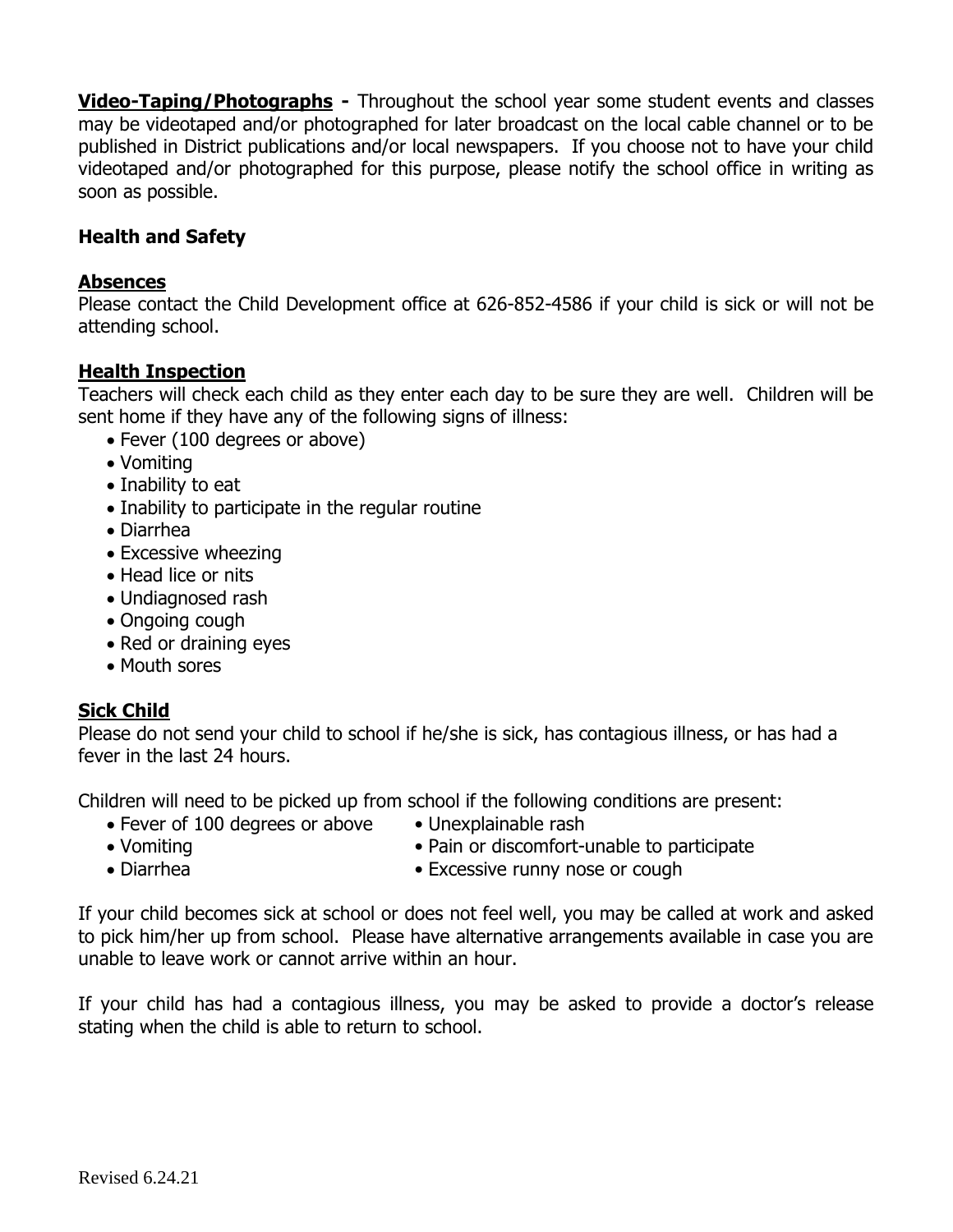## **Signing In and Out**

Children must be signed in and out each day, indicating the actual time in and time out, by a parent, legal guardian, or an individual listed on the child's emergency form who is **AT LEAST 18 YEARS OF AGE.** A full signature is required. Only those individuals listed on a child's emergency form or who have written permission, signed by a parent and/or legal guardian, will be allowed to sign a child in or out. We reserve the right to not release a child without proper picture identification.

## **School Injury**

When a child is injured at school and has a noticeable scratch or mark, we will send an "Ouch Report" home to notify you of what has happened.

## **Parking Lot Safety**

Parking lot safety is important to us. **Please drive slowly** and watch for small children while in our parking lot. Please observe all stop signs and traffic directions.

### **Emergency Drills**

As required by licensing, we perform an earthquake drill or a fire drill each month.

## **Earthquake Kit – Supply List**

Earthquake Kit required for each child. It is important that each child have an earthquake kit on site in case of an emergency. Please put all items in a gallon-size or larger freezer bag clearly labeled with your child's first and last name. Include your child's Emergency Preparedness Information with medical alerts, blood type, physician, and emergency pick up person. The aim of the kit is to include enough items to sustain your child for two days. If siblings are enrolled, please make a separate earthquake kit for each child. The items listed below are suggestions of what may be included in your child's earthquake kit. Feel free to make substitutions and additions at your discretion. (Sample in room 10)

- 1 Emergency Thermal Blanket (can be found in the camping section of stores: Target, Dick's Sporting Goods)
- Fruit cups
- Crackers plain, cheese, peanut butter, etc.
- Can goods (fruit, Vienna sausage tuna/chicken)
- Antibacterial single wipes
- Small water bottles
- Fruit juice
- Raisins
- Granola/cereal bars
- Applesauce
- Sturdy plastic spoon and fork
- Family picture
- Small comfort item such as a toy, blanket, etc.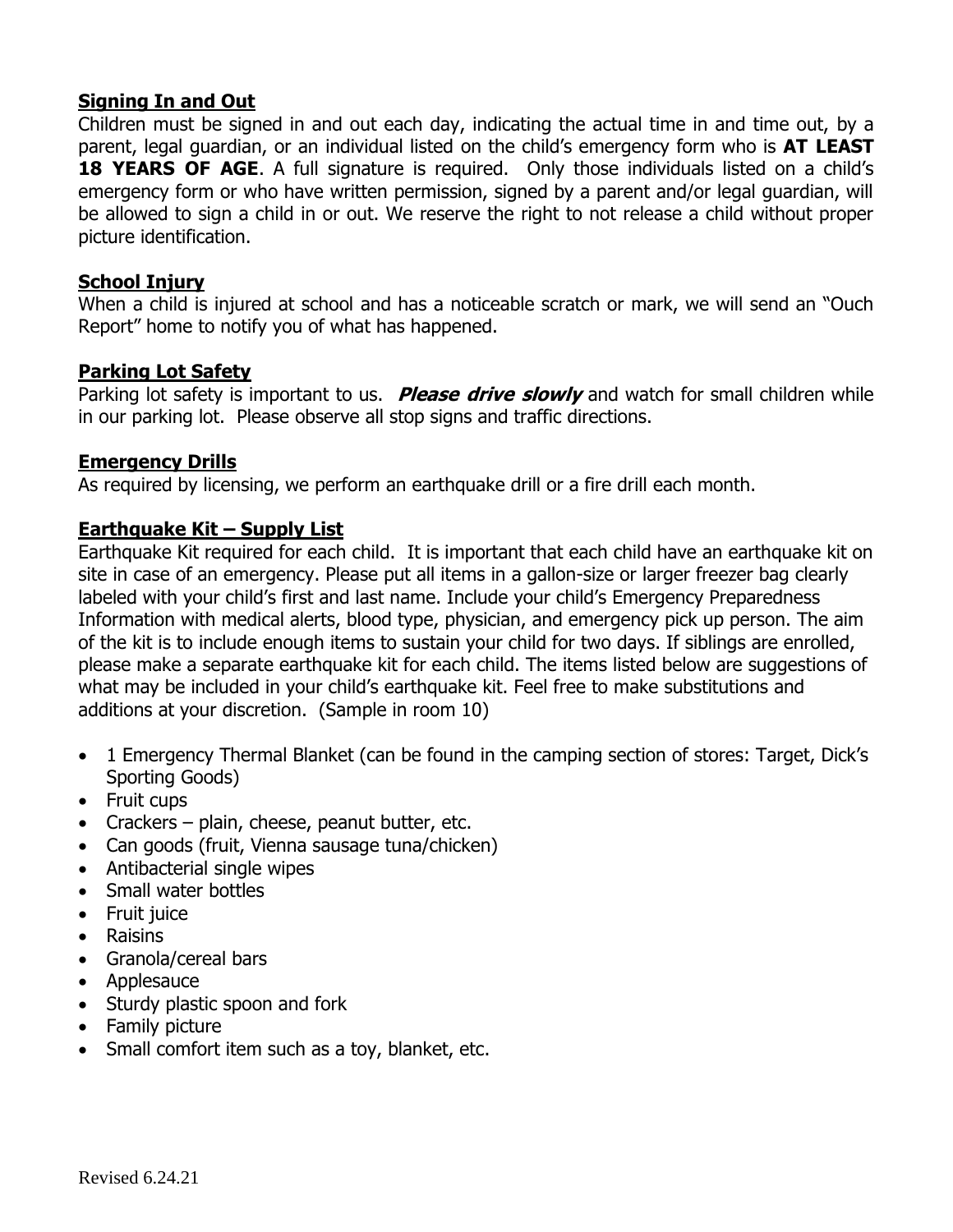## **Emergency Disaster Procedures**

Children will be brought by their teacher to the "big field" where roll will be taken. Children will be released **ONLY** to their parent/guardian or another adult designated by the parent/guardian on their emergency forms.

#### **Parent Involvement**

Parents are always welcome at GUSD Schoolage Childcare Program. We believe that parents are the most significant adults in a child's life. We encourage you to get involved as much as possible. We also encourage you to get to know the staff and interact with your child's schoolage childcare teacher as often as possible.

We also encourage parents to get involved by volunteering their time or talents. Here are some examples of what parents can do:

- Share a talent or interest with the children (cooking, hobby, etc.)
- Volunteer on a field trip
- Aide in the classroom
- Cut or prepare materials at home or at school
- Help to organize an event
- Volunteer on party days or special events
- Read a book

\*Volunteers must obtain the appropriate volunteer packet from the Child Development Office and return all information and forms before volunteering.

We are always appreciative of any donations we receive. Since we are a non-profit organization, your donation may be tax-deductible. We always need Art Supplies!

Another way parents can contribute to the classroom is by saving the following items:

- 
- Cookie cutters Buttons
- Paper Towel Rolls Dress Up Clothes
- Plastic Containers with Lids Hats
- Gift Boxes, Shoe Boxes Scarves
- Computer Paper, Envelopes Purses
- Coffee Cans, All Sizes Shoes (Men/Women)
- 
- 
- 
- Meat Trays  **Fabric or Material** 
	-
	-
	-
	-
	- -
- Egg Cartons Sports Coats, Jackets
- Sand Toys  **Toy Trucks**
- Books Games

#### **Before you throw, let us know!**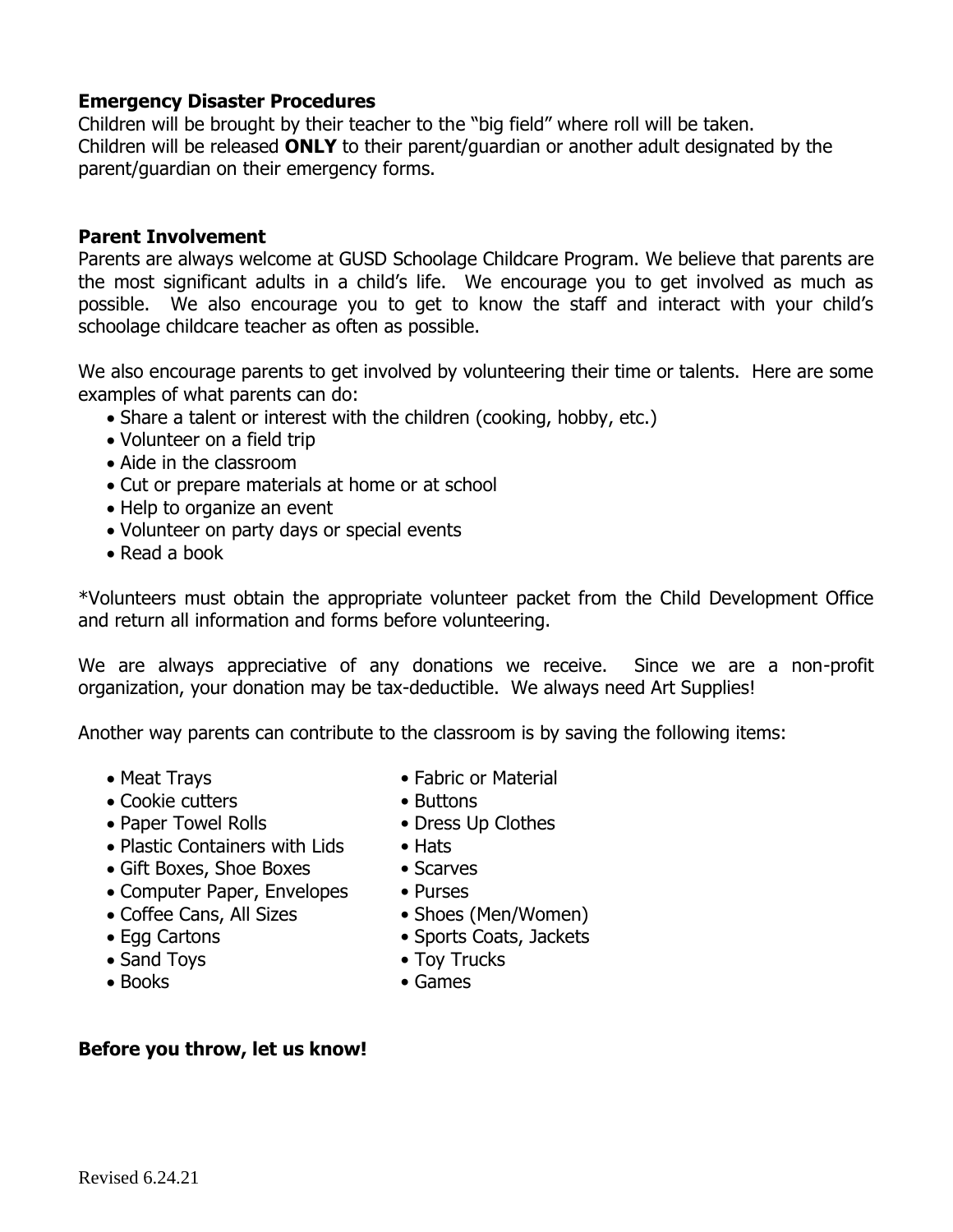#### **POLICIES AND PROCEDURES**

#### **Enrollment**

Enrollment is accepted on a first-come, first-served basis and must be done in person by a parent and/or legal guardian at the Child Development Office. All previous balances must be paid before any student will be allowed to enroll. Enrollment must be done one week prior to the child's first day of attendance. A non-refundable \$120.00 enrollment fee will secure a spot in our program. **All enrollment fees are non-refundable**

### **When Is Tuition Due?**

Tuition payments are due on the 1st of each month. If payment is not received by the  $10<sup>th</sup>$  of the month, a \$20 late fee will be assessed. If payment is not received by the  $15<sup>th</sup>$  of the month, your child will be withdrawn from the program.

### **Where is Tuition Paid?**

Tuition may be mailed to the Child Development Office or paid in person at the Child Development Office located at 301 S. Loraine Avenue, which is open from 7:00 to 4:00. **No payments will be taken at the classrooms.**

#### **Method of Payment**

Tuition may be paid in the form of cash, credit card, personal check, cashier's check, or money order. Please make all personal checks, cashier's checks, and money orders payable to G.U.S.D. Cash payments may only be made in person and must be for the exact amount due. **No change is available at the Child Development Office.** 

#### **Monthly Period for Tuition**

The monthly period is from the first day of the month to the last day of the month (calendar month) with the exception of August, which will be prorated.

#### **Returned Check Fee**

All checks returned from the bank unpaid, regardless of the reason, will be assessed a **\$15.00** service charge. All payments for checks returned from the bank must be paid in cash or money order only. After two (2) checks are returned from the bank all future payments must be paid in cash or money order.

## **Tax Information**

Our federal tax identification number is **95-6001476.**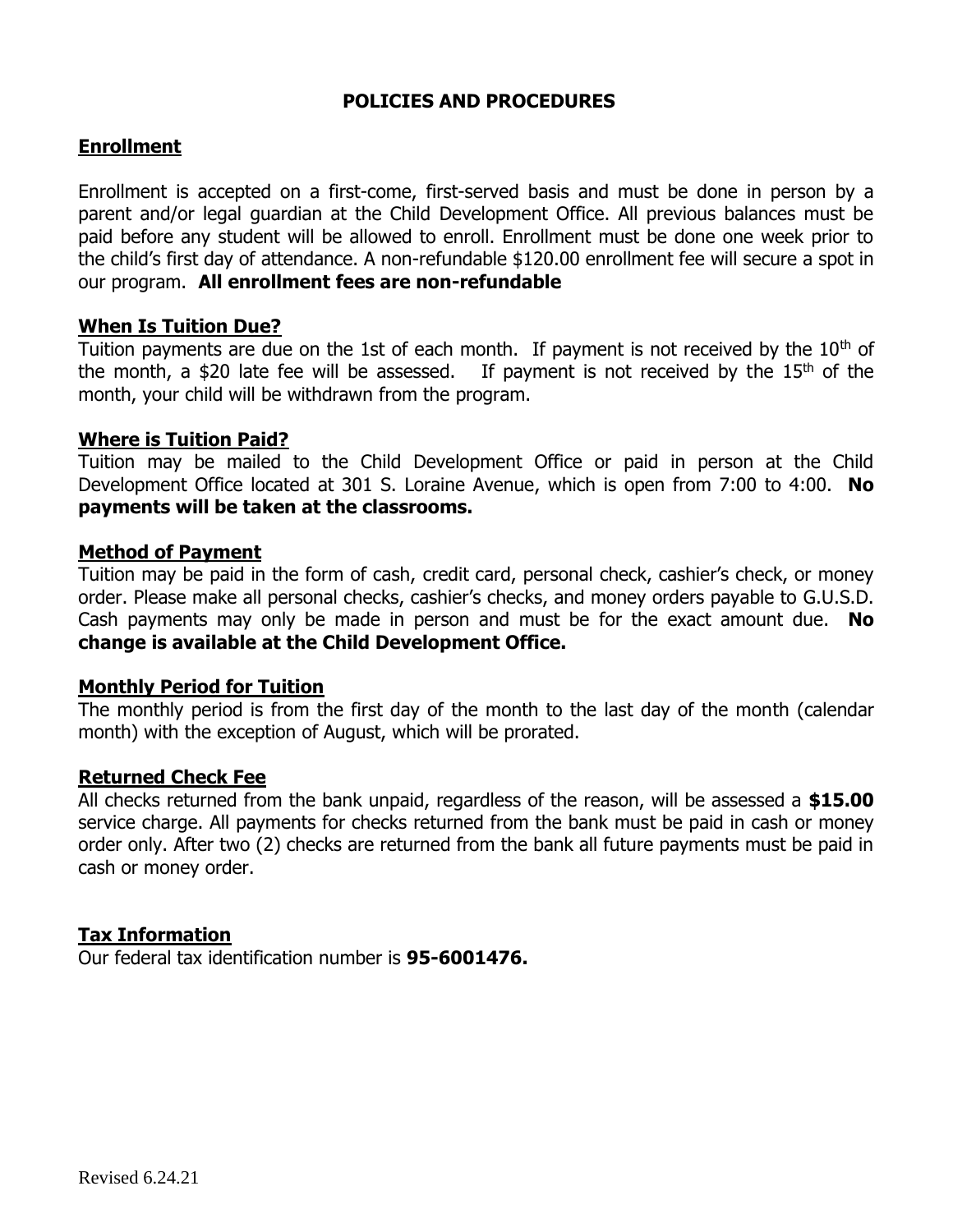## **Withdrawals**

**There are no refunds for withdrawals once the monthly tuition period has begun**. Notification from a parent and/or legal guardian must be received in writing prior to a child leaving the program.

## **Changes in Enrollment**

The Child Development Office must approve all enrollment changes. **Requests to change enrollment (i.e. changing from 3 days per week to 5 days per week) must be received from a parent and/or legal guardian five (5) working days prior to the beginning of the month.** 

### **Prolonged Illness**

In the case of prolonged illness, please contact the Child Development Office. A doctor's note may also be required.

California Education Code (#48910) allows a child to be suspended from the classroom if the child:

- Is harmful to him/herself or others
- Consistently disrupts the operation of the program; or
- Shows an inability to benefit from the planned activities and instruction.

## **Discipline Policies**

Each child is accorded the following personal rights: To be accorded dignity in his/her personal relationships with staff and other persons. To be accorded safe, healthful and comfortable accommodations, furnishings and equipment to meet his/her needs. To be free from corporal or unusual punishment, infliction of pain, humiliation, intimidation, ridicule, coercion, threat, mental abuse or other actions of a punitive nature including but not limited to: interference with functions of daily living including eating, sleeping or toileting; or withholding of shelter, clothing, medication or aids to physical functioning.

#### **Late Pick-up Fee**

Children **must** be picked up within their enrolled hours. There is a late pickup fee of **\$5.00 for each five minutes** you are late. For example, if your child is picked up between 6 and 10 minutes late, the charge would be \$10.00. Time is based on the Child Development Facility clock. Frequent offenders (late three or more times) may be dismissed from the program.

## **Absent from Program**

If your child will be absent from our program for any period of time, please call the Child Development office at 626-963-8738 to let them know.

## **Emergencies**

**The information on the child's emergency form must be current and complete**. It is the parent's and/or legal guardian's responsibility to notify the Child Development Office and the Child Development Facility if the information on the emergency form needs to be changed. **All**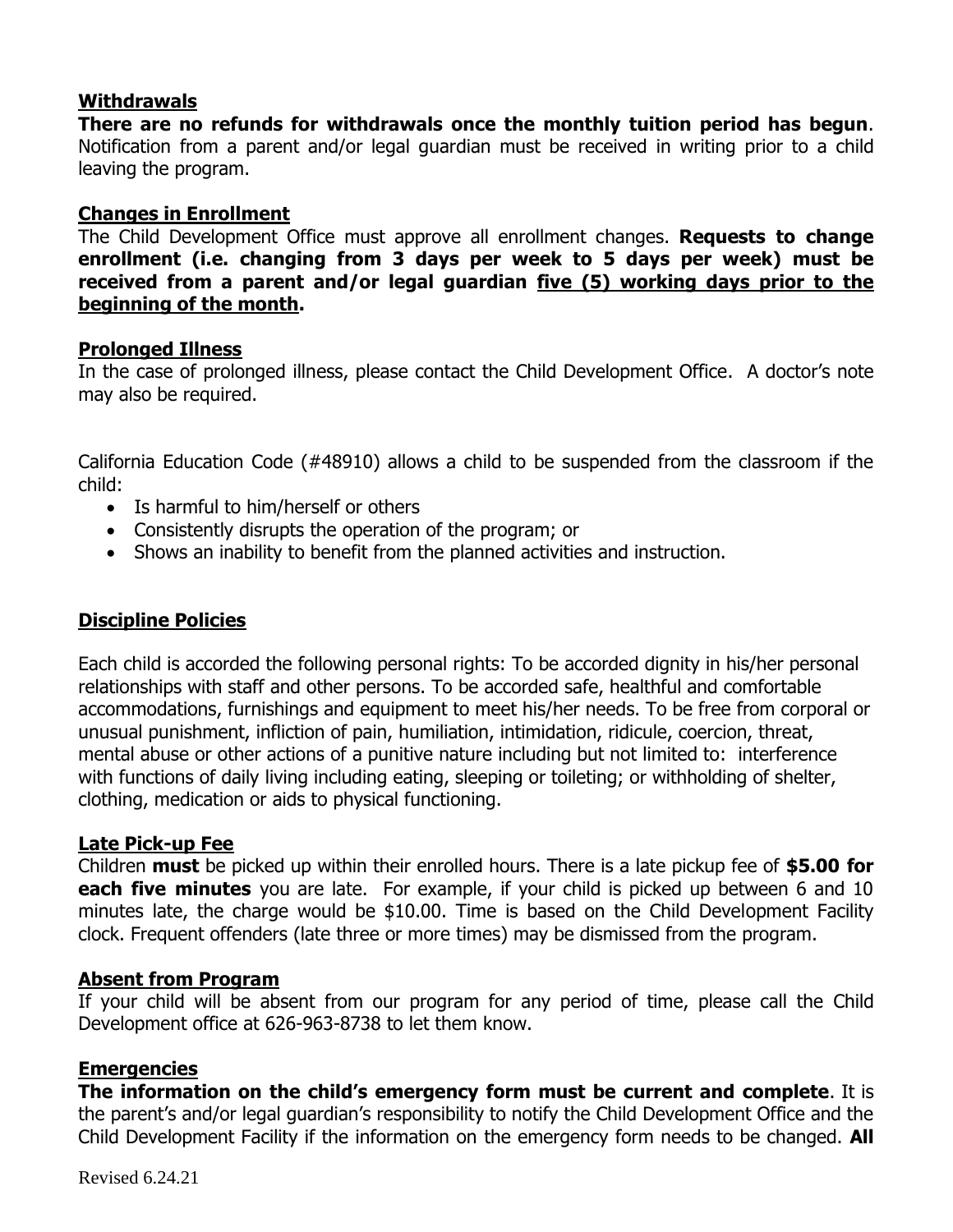**changes must be submitted in writing**. Individuals to be contacted in case of an emergency should be informed that their names have been included on the form and should agree to provide assistance if necessary.

## **Immediate Medical Attention**

If, in the opinion of the staff, a child needs immediate medical attention, the following steps will be taken:

- Depending on the urgency of the situation, the Child Development staff will either attempt to contact a parent and/or legal guardian or call the emergency Medical System (911).
- If unable to contact a parent and/or legal guardian, an attempt will be made to contact persons listed in case of an emergency on the child's emergency form.

If the child needs to be taken to the hospital by an emergency vehicle, neither the Glendora Unified School District nor the Child Development Program staff will assume any financial responsibility for this action or medical fees.

## **School Related Injuries/Insurance**

The Glendora Unified School District **does not** provide medical insurance coverage for accidents that occur during Child Development services. This means that parents and/or legal guardians are responsible for the medical bill(s) incurred by the injured child. Student accident/health insurance is available for a fee. You may contact the Child Development Office or the Glendora Unified School District Business Office for a brochure which explains this insurance program.

#### **Illness**

Should a child become ill at the Child Development Facility, regular District policies will be followed. Parents and/or legal guardians will need to make arrangements to have the child picked up, within one hour, from the Child Development Facility. If parents and/or legal guardians are not available, the Child Development Facility will contact individuals listed on the emergency form.

#### **Medication**

The Education Code, Section 49423, allows school and/or Child Development personnel to administer medication only if the following steps are taken:

- The G.U.S.D. Child Development Program Authorization for Medication forms is completed, signed by the child's physician and parent and/or legal guardian, and is on file at the Child Development Office and the Child Development facility. **No medication will be dispensed unless this form is on file.**
- Medication is brought to the Child Development Facility by parent and/or legal guardian. All medication must be in the original container in which it was prescribed. Prescribed medication must have the pharmacy label attached and must be prescribed to the student to whom it will be administered.
- The Child Development staff may not dispense any over the counter medication unless the G.U.S.D. Child Development Program Authorization for Medication form is completed.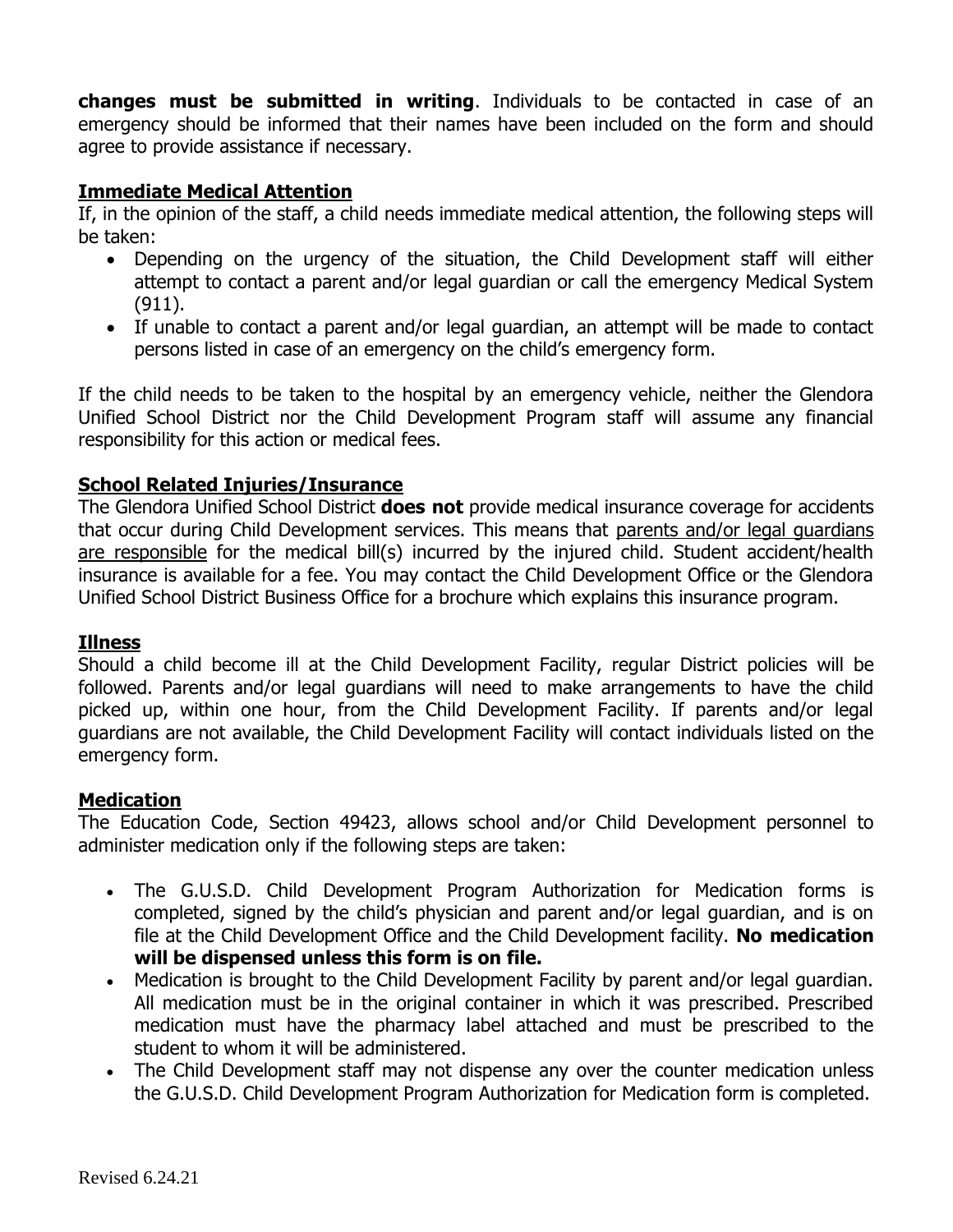### **Record Information**

Request for copies of sign in and out sheets must be submitted in writing and received from a parent/legal guardian. There is a \$.20 charge per page. Please allow at least three weeks per year requested for completion. Requests will be processed in the order in which they are received by the Child Development Office. The Glendora Unified School District reserves the right to request a court order for requests that involve more than 1 year of recorded information.

#### **Personal Property**

The Child Development Program will not be responsible for clothing and personal property brought from home. It is considered the responsibility of the child to keep belongings together as the Child Development Program is not responsible for any items that are lost, stolen, damaged, or broken. The Child Development Program reserves the right to not allow certain items to be brought to the Child Development Facility.

#### **Right to Refuse Service**

We reserve the right to refuse Child Development services to those who fail or have failed to comply with our Policies and Procedures, which have previously been terminated from the Child Development Program, or that are verbally or physically abusive to staff and/or children.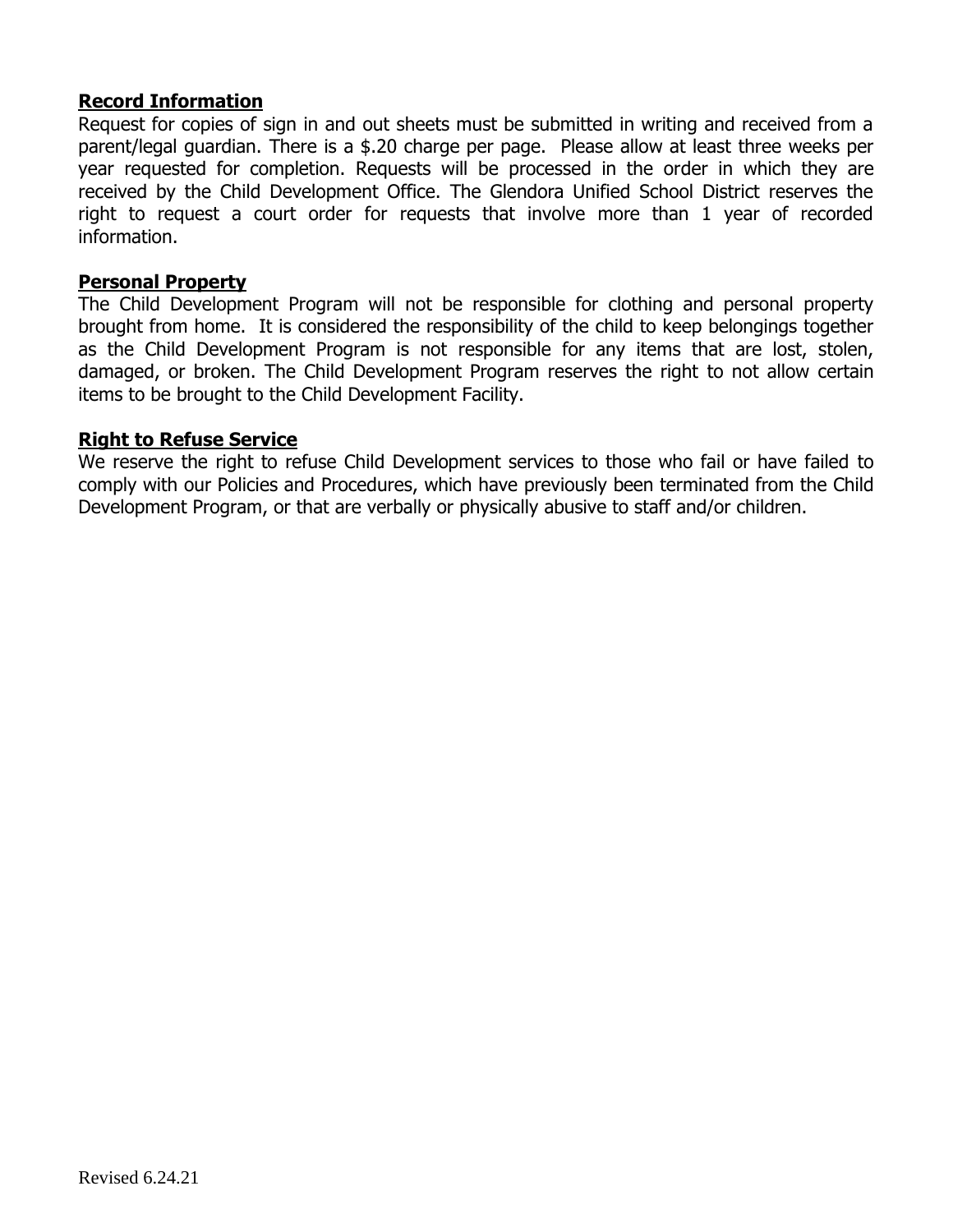#### **Care Agreement**

Initial each and sign below.

- I will read and follow the procedures in the Parent Handbook.
- \_\_\_\_I will update the Director at least 24 hours in advance of any change in a drop off and/or pick up time.
- I will update the Director in writing at least 14 days in advance before any major schedule changes will take effect (ex. transitioning from a three days each week to five days).
- I will keep my child's immunizations current and will keep the updated immunization records on file with GUSD Tiny Tartan Preschool
- \_\_\_\_I will cooperate with the Director and Teacher in the follow up of any medical, dental, and/or developmental needs of my child.
- I will complete all current Licensing Forms, Emergency Information and Immunization Record Card including all individuals authorized to pick up my child.
- \_\_\_\_I, or an authorized individual, will sign my child in and out daily.
- \_\_\_\_I will communicate daily with the teacher and review the Parent/Staff Daily Sheet.

| I will notify the staff when my child is ill or any family member has a |  |  |  |
|-------------------------------------------------------------------------|--|--|--|
| communicable disease.                                                   |  |  |  |

- I will complete a Medication Consent form when requesting medication administration.
- I will provide a change of clothing and, diapers and/or pull-ups wipes, necessary for my child's care.
- \_\_\_\_I will provide emergency contact information and will update this information every 12 months.

I will discuss any concerns I have with the Director and/or Teacher.

|                                                                                                                 | Date _________________ |
|-----------------------------------------------------------------------------------------------------------------|------------------------|
| Director Signature et al. 2016. The contract of the contract of the contract of the contract of the contract of | Date $\qquad \qquad$   |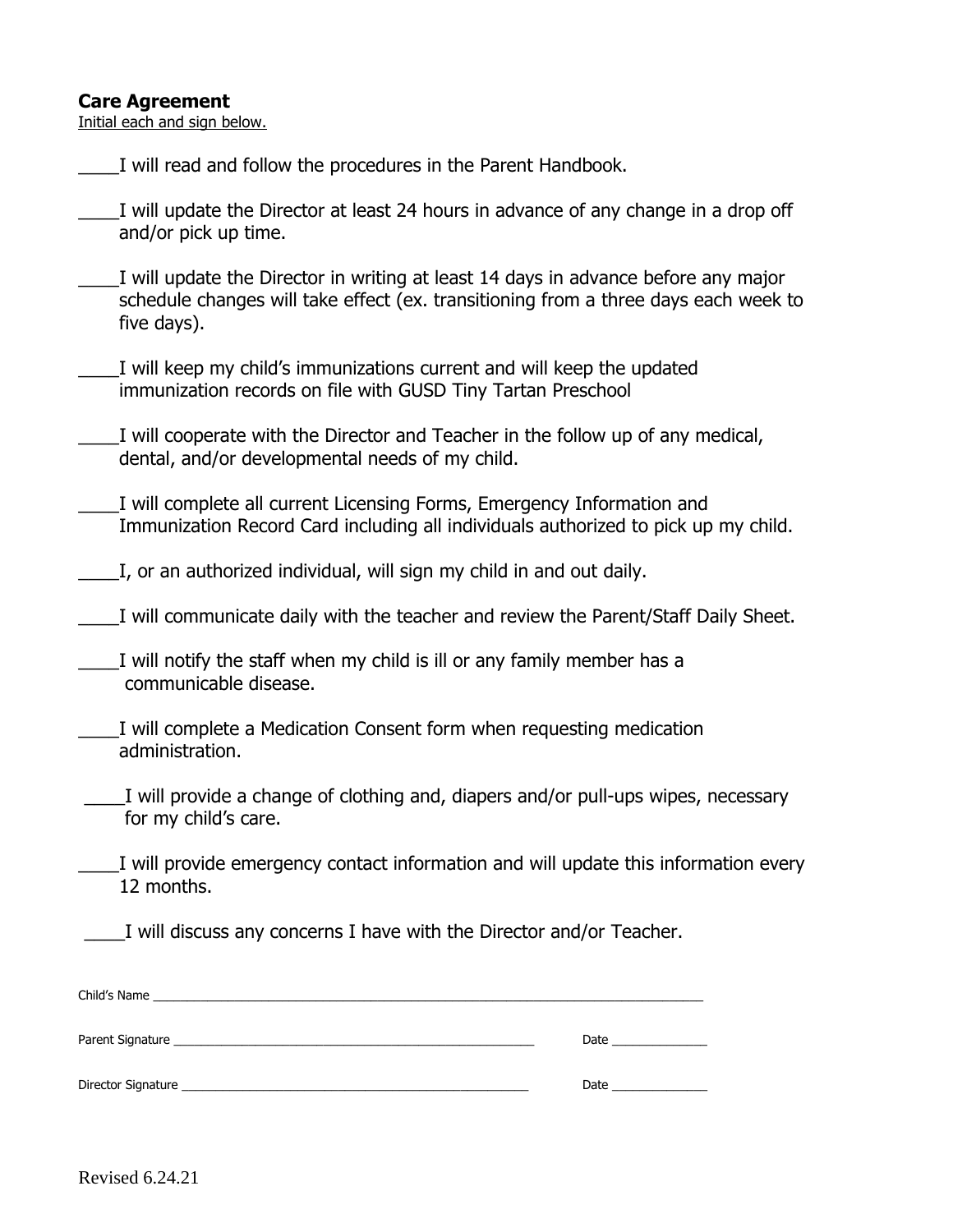#### **Allergy Acknowledgment**

Initial each and sign below.

#### Child's Name:

\_\_\_\_My child does not have any known allergies.

Due to the fact that my child has food allergies, I agree to the following: (Please Initial)

I will provide my child's own food along with a detailed description of the foods to which my child is allergic and symptoms of a reaction. Parent must complete an Allergy Action Plan form.

I will provide a signed letter and current prescription from my child's pediatrician with Instructions to follow in the event that my son or daughter experiences an allergic reaction. Parent must complete a Medication Consent form.

- \_\_\_\_All medications must be in their original container and must be clearly labeled with my child's name.
- I understand that my child's medical needs will be posted in the classroom, so that all GUSD employees will be aware of my child's needs.
- \_\_\_\_ I will label all of my child's foods and beverages brought from home with my child's first and last name and the date provided.
- \_\_\_\_I understand and agree to the above and agree that GUSD and its employees will not be held liable in so far as they administer medical care in conformance with the information provided on my child's Medication Consent form and Allergy Action Plan. I understand the GUSD and its employees will use reasonable care in doing so.

|                       | Legal Guardian |
|-----------------------|----------------|
| <b>Printed Name</b>   |                |
|                       | Legal Guardian |
| <b>Signature Date</b> |                |

\_\_\_\_\_\_\_\_\_\_\_\_\_\_\_\_\_\_\_\_\_\_\_\_\_\_\_\_\_\_\_\_\_\_\_\_\_\_\_\_\_\_\_\_\_\_\_\_\_\_\_\_\_\_\_\_\_\_\_\_\_\_\_\_\_\_ GUSD Representative

Date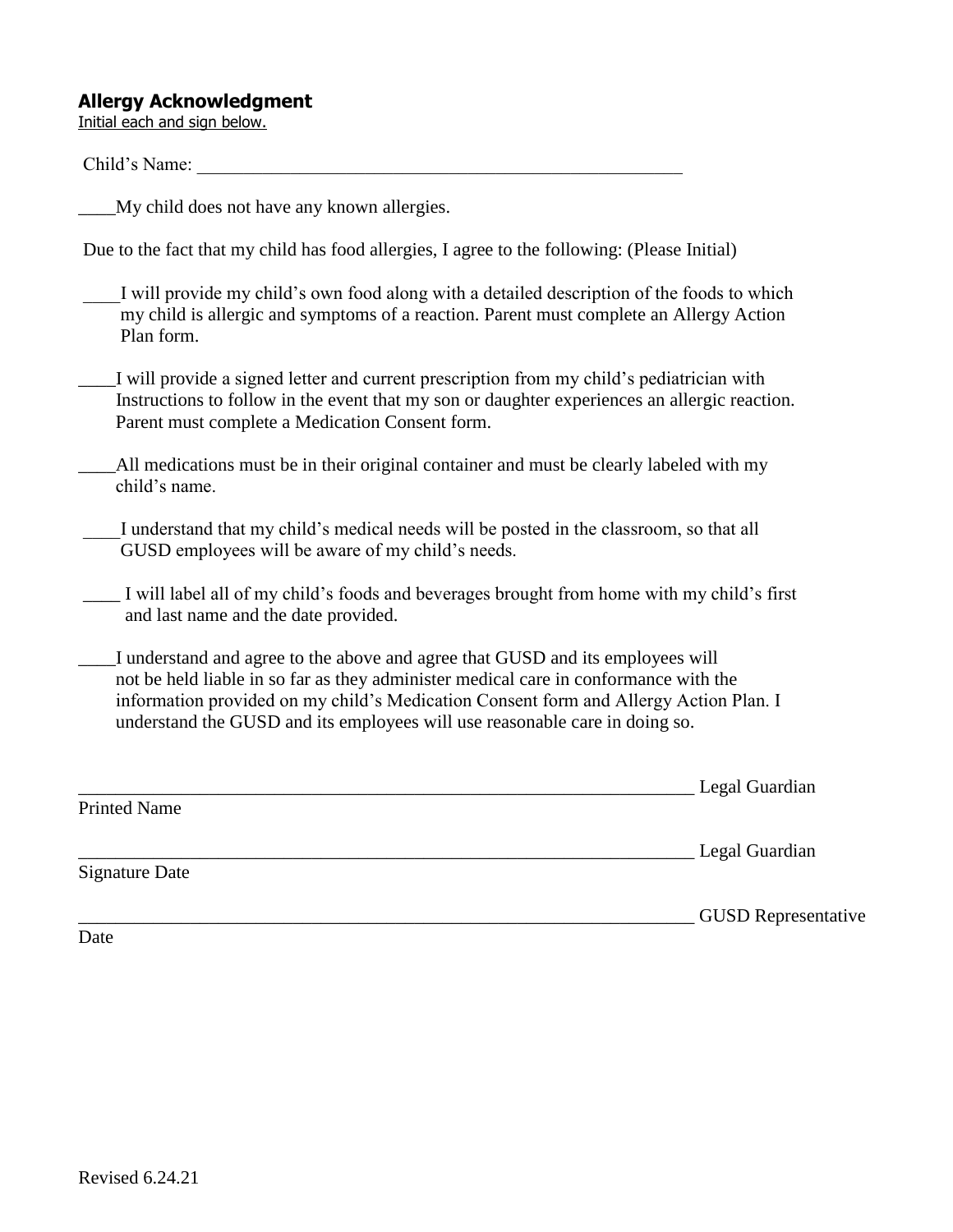## **Allergy Action Plan**

Child's Name: \_\_\_\_\_\_\_\_\_\_\_\_\_\_\_\_\_\_\_\_\_\_\_\_\_\_\_\_\_\_\_\_\_\_\_\_\_\_\_\_\_\_\_\_\_\_\_\_\_\_\_\_

| <b>Allergy</b> | <b>Reaction/Signs to</b><br><b>Watch For</b> | Treatment** |
|----------------|----------------------------------------------|-------------|
|                |                                              |             |
|                |                                              |             |
|                |                                              |             |
|                |                                              |             |
|                |                                              |             |
|                |                                              |             |
|                |                                              |             |

\*\*A Medication Consent form must be completed prior to administering medications of any type. Additional Information:

\_\_\_\_\_\_\_\_\_\_\_\_\_\_\_\_\_\_\_\_\_\_\_\_\_\_\_\_\_\_\_\_\_\_\_\_\_\_\_\_\_\_\_\_\_\_\_\_\_\_\_\_\_\_\_\_\_\_\_\_\_\_\_

|                     | Legal Guardian             |
|---------------------|----------------------------|
| <b>Printed Name</b> |                            |
|                     | Legal Guardian             |
|                     |                            |
| Signature Date      | <b>GUSD Representative</b> |